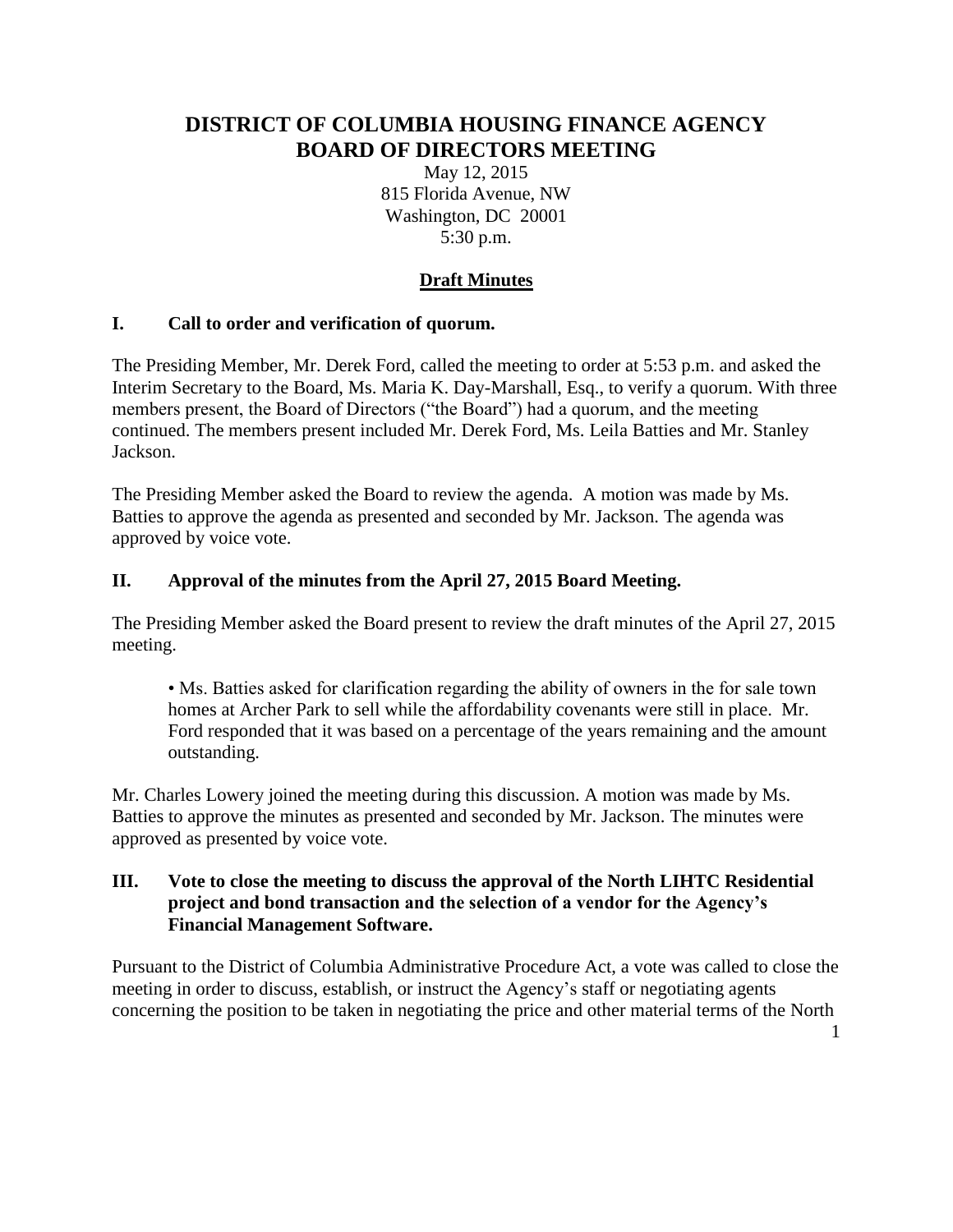LIHTC Residential project and bond transaction and the selection of a vendor for the Agency's Financial Management Software. An open meeting would adversely affect the bargaining position or negotiation strategy of the Agency. (D.C. Code §2-575(b)(2)).

A motion to close the meeting was made by Ms. Batties and seconded by Mr. Jackson. The motion was approved by voice vote.

### **IV. The meeting re-opened at 6:25 p.m.**

### **V. Consideration of DCHFA Resolution No. 2015-09, a Final Bond Resolution for North LIHTC Residential.**

Ms. Batties recused herself from participation in the discussion and voting on Resolution No. 2015-09 as she represents East Bank on non-related matters. Ms. Day-Marshall then introduced DCHFA Resolution No. 2015-09 to the Board for consideration and introduced Mr. Anthony Waddell, Director of Public Finance. Mr. Waddell introduced Mr. Dante Thomas, Development Officer, who provided a brief description of the project. The project is expected to be located at 770 C Street, SE, in Ward 6. The development at the site will consist of the new construction of one building containing thirty four affordable housing units with one above grade and below grade level of retail. The project has been divided into two projects. In the first project, seventeen of the units will be set aside for seniors ages 55 and older and the remaining seventeen units in the second project will have no age restriction. The projects are part of the larger master redevelopment project of the former Hine Junior High School. Matt Harris of East Bank and Buwa Binitie and Corey Powell of Dantes Partners were introduced and provided a presentation. Also present and available for questions were co-bond counsel for the project, Michael McKenzie of McKenzie and Associates, and Charles Treece, associate at Ballard Spahr.

Mr. Ford inquired whether the term "workforce housing" was the appropriate term to describe that the units would be targeting families earning up to 60 percent of the Area Median Income. Mr. Thomas replied that the term "workforce housing" in his experience was used interchangeably with affordable housing and those terms were being used interchangeably here. Mr. Ford inquired how the developer would be advertising so that members of the community would have knowledge of the new units. Mr. Powell replied that the intent was to work with local community groups to release information about the new units as well as take advantage of the fact that members of the community would see the new construction as it took place. Mr. Powell added that the intent is to get the word out broadly so that everyone, in addition to the community, would know about the new units. Mr. Lowery asked what tenant services were expected to be provided. Mr. Powell responded that for the senior portion of the project they would work with Seabury Resources to provide free services, but that for both the senior and affordable portions of the project they would wait until they understood the unit mix to begin providing more extensive tenant services. Mr. Powell added that they would be additionally taking advantage of the resources in the surrounding Capitol Hill neighborhood and the city in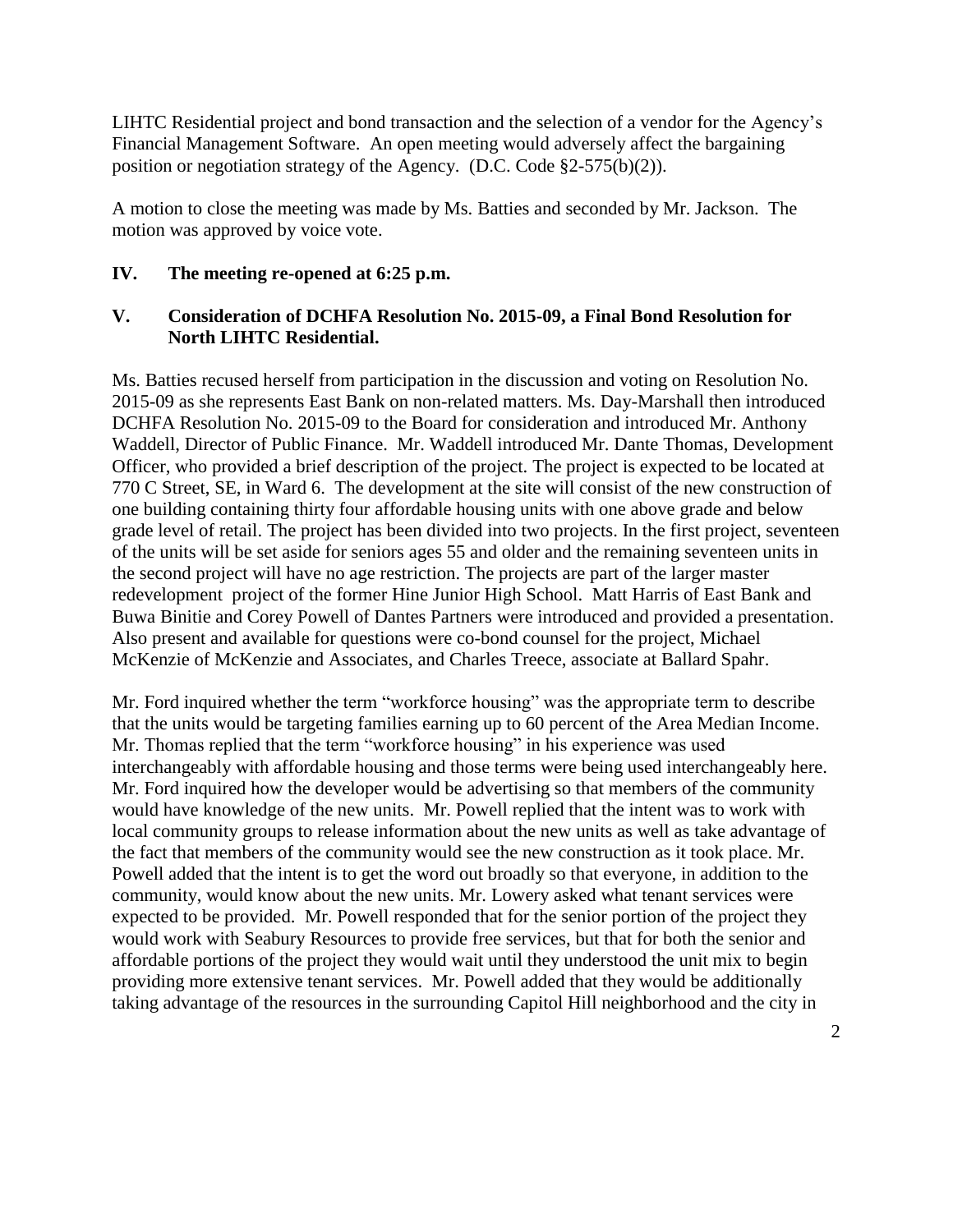general and work with local groups depending on the ultimate tenant mix. Mr. Jackson asked what were the primary factors resulting in the total development cost per unit being \$442,000. Mr. Binitie responded that with smaller projects there are fewer economies of scale to take advantage of regarding the cost of materials. Additionally, there were very strict design standards imposed on the project due to the fact that it is in an historic district and costs associated with the fact that the site is so near a metro station.

The Resolution was moved by Mr. Jackson and seconded by Mr. Lowery. The Resolution was approved three votes to zero with Ms. Batties abstaining.

## **VI. Consideration of DCHFA Resolution Number 2015-04(G) Regarding the Selection of a Vendor for the Agency's Financial Management Software and Accounting Suite.**

Ms. Day-Marshall introduced DCHFA Resolution Number 2015-04(G) for consideration and then introduced Mr. Thurston Ramey. Mr. Ramey provided a brief description of the process the Agency's staff went through in selecting a vendor for the Agency's Financial Management Software and Accounting Suite. Mr. Ramey noted that the Agency had engaged CohnReznick as a consultant to provide advice and assistance in the evaluation and documentation of the Agency's current financial business processes, participate and provide feedback on all binder presentations and participate in individual recommendations to the Interim Executive Director. Mr. Calvin Patterson, representing CohnReznick, was in attendance to take any questions. Mr. Ford asked Mr. Patterson whether implementation of this new software would allow the Agency to close its financial books faster. Mr. Patterson answered that would be a question for the Agency's management, however, he has no concern about the early decisions that were made throughout the process and that the questions CohnReznick raised were answered throughout the vetting process. Mr. Kuzmenchuck then answered that the initial focus will first be to ensure that co-operations are taken care of first. The eleven modules will be rolled out over time and will require live environment testing. Given the fact that it is the second half of the fiscal year, there is no guarantee that all modules will be implemented by the end of this fiscal year.

The Resolution was moved by Mr. Jackson and seconded by Ms. Batties. The Resolution was approved unanimously.

# **VII. Interim Executive Director's Report.**

● The Agency's Single Family Program reached \$112,000,000 in mortgage loans in only a year and a half of operation. Additionally, the Agency received verbal approval from the U.S. Treasury department to expand the Agency's Home Saver Program to include properties that have been sold at tax sale along with applicable attorney's fees. The Agency would like to target properties that have gone to tax sale but have not yet reached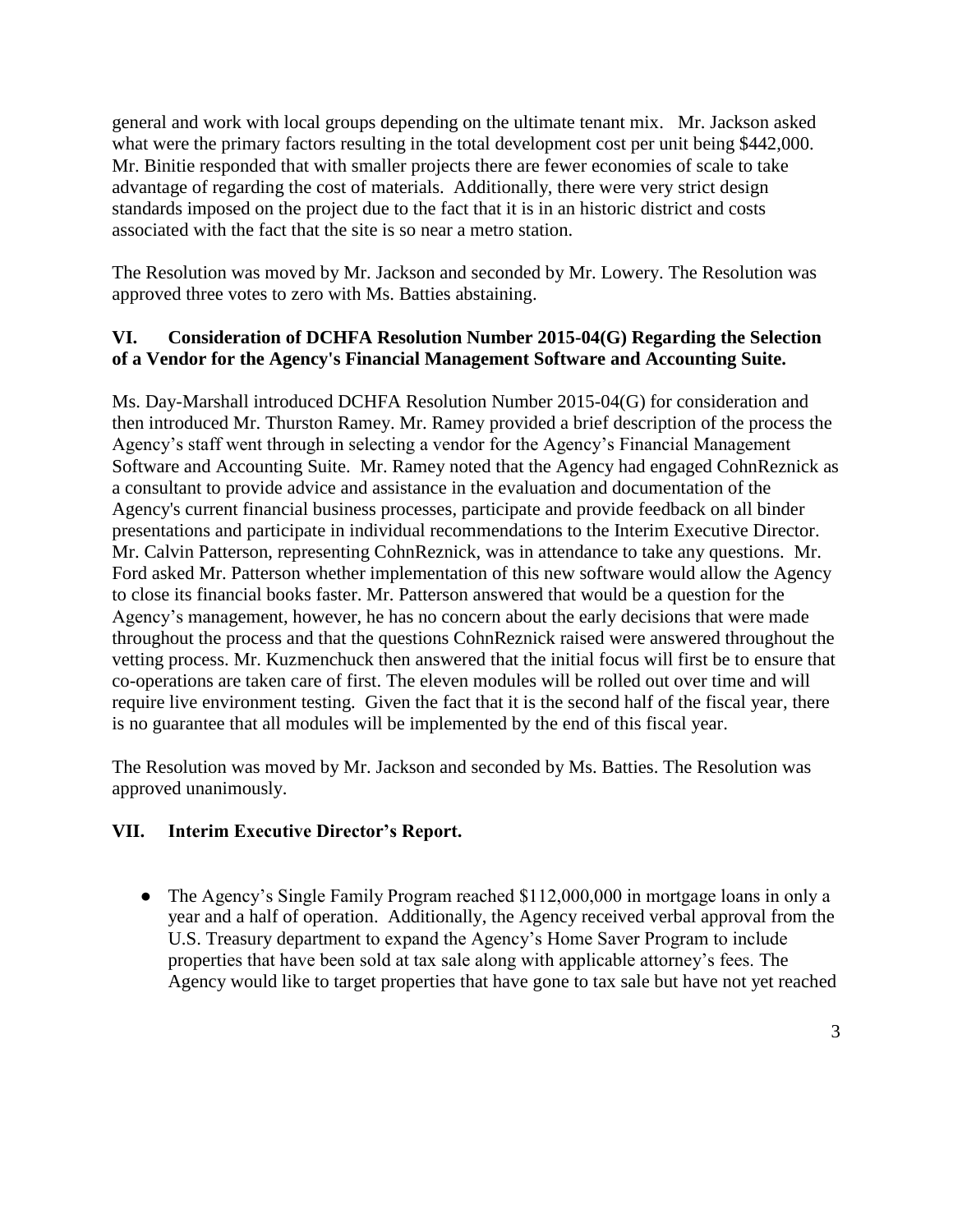the 6 month period where the purchaser has a right to move to extinguish the right to redeem the property.

- The Agency has closed nine transactions this fiscal year. When North LITHC Residential closes, the Agency will have met its fiscal year goal with several months still remaining in the fiscal year.
- The Interim Executive Director interviewed with a member of the Washington Post regarding affordable housing in the city and the Agency's accomplishments with such a small staff. A separate interview with a member of the Washington Post Express is scheduled for next week. Additionally, there was an inquiry from a reporter of the Time Warner Company who will be interviewing one of the Agency's Hardest Hit Fund recipients.
- The Agency has received four awards for Agency financed projects, two for House of Lebanon, one for The Yards Parcel D and one for Bass Circle.

Mr. Ford asked for an update on the Conference in Miami. Ms. Day-Marshall responded that there is a considerable amount of focus on recruiting young members to the group and industry given that in general affordable housing does not interest that target group. Mr. Ford asked about whether the Agency had an intern policy. Ms. Day-Marshall responded that while there is no official intern policy currently, there is money in the budget to hire an intern and that she is very interested in pursuing one. The Agency has reached out to the Colvin Institute of Real Estate Development at the University of Maryland and Georgetown University to identify people who may want to intern. Mr. Ford requested that the Agency reach out to the University of the District of Columbia and Howard University as well.

### **VIII. Vote to Close Meeting to consult with the Board's Counsel, Mr. Thorn Pozen.**

Pursuant to the District of Columbia Administrative Procedure Act, a vote was called to close the meeting in order to consult with the Board's Attorney, Mr. Thorn Pozen, to obtain legal advice and preserve the attorney-client privilege between Mr. Pozen and the Agency. An open meeting would adversely affect matters related to the Agency. (D.C. Code §2-575(b)(4)(A)). A motion was made by Ms. Batties and seconded by Mr. Jackson. The meeting was closed at 7:40 p.m.

### **IX. The meeting was re-opened at 8:10 p.m.**

# **X. The meeting was adjourned at 8:11 p.m.**

Submitted by Maria K. Day-Marshall, Esq., Interim Secretary to the Board of Directors on May 29, 2015.